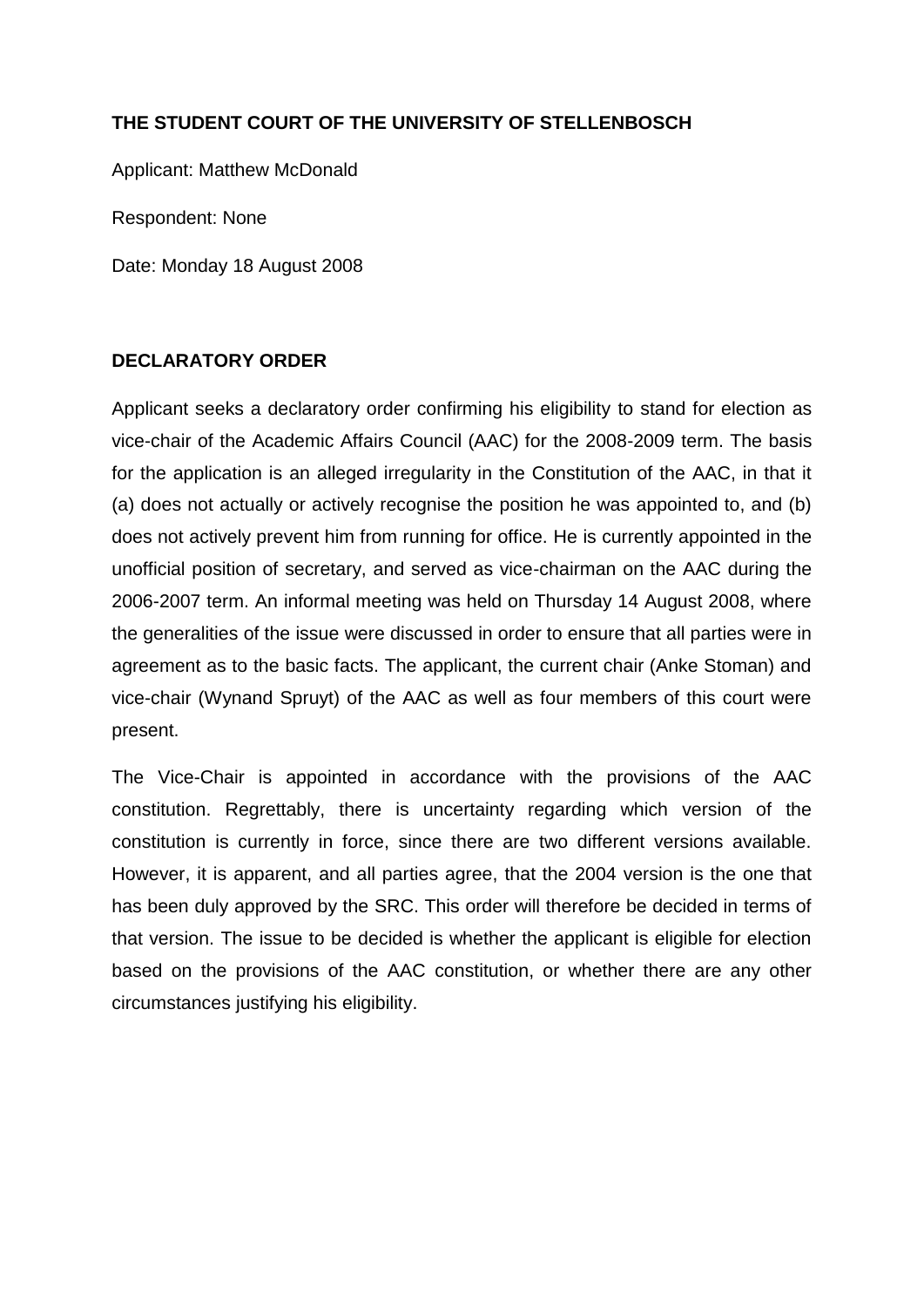Section 2.1 of the constitution provides that the following faculty societies have the right to appoint two representatives each to serve as members of the AAC:

Agriculture and Forestry Student Assosiation Ekonomiese & Bestuurswetenskappe Studentekomitee Ingenieurswese Studenteraad Juridiese Vereniging Lettere en Wysbegeerte Studentekomitee Natuurwetenskappe Studenteraad Opvoedkunde Studentekomitee Teologiese Studentekomitee

In terms of section 4.2.1 the vice-chair is elected out of the current members of the AAC. If a person is not a member as defined in the constitution, then he or she cannot be eligible for election. A position of secretary occupied by the applicant *in casu* is not provided for in the constitution at all. The applicant is not a member and can therefore not be eligible for election.

It is submitted by the applicant that, even though the secretary is not provided for in the constitution, each year a secretary gets appointed by the chair and is recognised as a member by the other members. In this regard the secretary is granted certain duties and responsibilities. This leads to the unfortunate result that a person in the position of the applicant may be performing legitimate functions and perhaps be recognisable as a de facto member, but cannot enjoy all the privileges of membership, such as being able to run for the position of vice-chair because the constitution does not authorise it.

Article 32(a) of the Student Union Constitution of the University of Stellenbosch empowers this court to deliver an advisory opinion regarding the interpretation of any document referred to in article 61, the AAC constitution being such a document. Furthermore, article 32(b) states that the court can, on administrative grounds, review any decision or conduct of an administrative nature. The court does not have legislative authority and any decisions regarding the ideal composition or operation of a student organisation such as the AAC would be beyond our jurisdiction. Should the AAC decide to create an official position of secretary, then it should be done by them and according to the procedures prescribed by its constitution. It is in any event